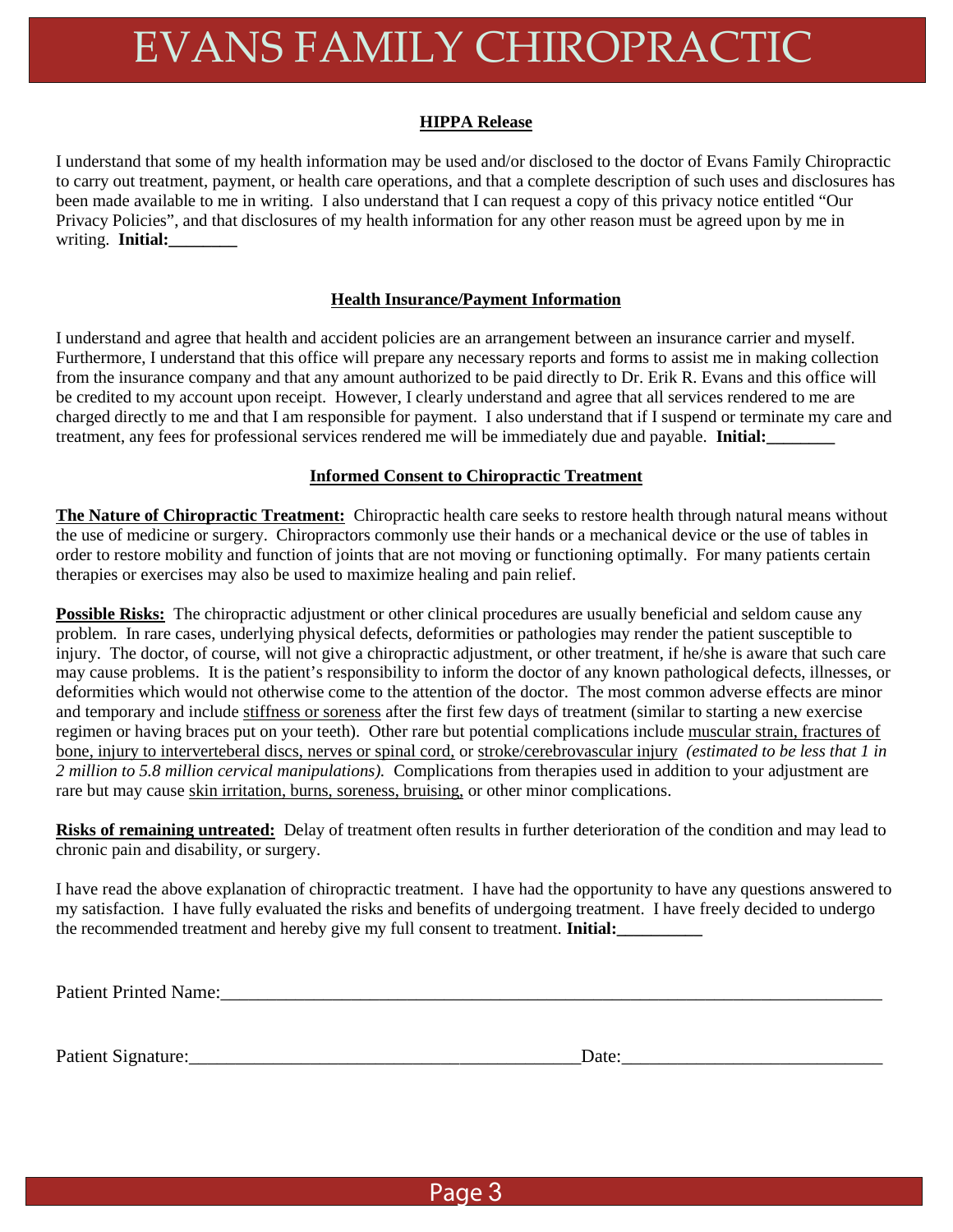# HEALTH HISTORY

| What treatment have you already received for your condition? Medications<br>Surgery Physical Therapy<br><b>Chiropractic Services</b><br>None                                                                                                                                                                                                                                                                                                                                                                                                                                                                                                                                                   |                                                                                                                                                                                                                                                                                                                                                           |                                                                                                                                                                                                                                                                                                                                                                                                                                                                                                                                                                   |                                                                                                                                                                                                                                                     |                                                                                                                                                                                                                                                                                                                                                                                                                                |  |
|------------------------------------------------------------------------------------------------------------------------------------------------------------------------------------------------------------------------------------------------------------------------------------------------------------------------------------------------------------------------------------------------------------------------------------------------------------------------------------------------------------------------------------------------------------------------------------------------------------------------------------------------------------------------------------------------|-----------------------------------------------------------------------------------------------------------------------------------------------------------------------------------------------------------------------------------------------------------------------------------------------------------------------------------------------------------|-------------------------------------------------------------------------------------------------------------------------------------------------------------------------------------------------------------------------------------------------------------------------------------------------------------------------------------------------------------------------------------------------------------------------------------------------------------------------------------------------------------------------------------------------------------------|-----------------------------------------------------------------------------------------------------------------------------------------------------------------------------------------------------------------------------------------------------|--------------------------------------------------------------------------------------------------------------------------------------------------------------------------------------------------------------------------------------------------------------------------------------------------------------------------------------------------------------------------------------------------------------------------------|--|
|                                                                                                                                                                                                                                                                                                                                                                                                                                                                                                                                                                                                                                                                                                |                                                                                                                                                                                                                                                                                                                                                           |                                                                                                                                                                                                                                                                                                                                                                                                                                                                                                                                                                   |                                                                                                                                                                                                                                                     |                                                                                                                                                                                                                                                                                                                                                                                                                                |  |
| Date of last:                                                                                                                                                                                                                                                                                                                                                                                                                                                                                                                                                                                                                                                                                  |                                                                                                                                                                                                                                                                                                                                                           |                                                                                                                                                                                                                                                                                                                                                                                                                                                                                                                                                                   |                                                                                                                                                                                                                                                     | Physical Exam <u>entitled and the second spinal X-Ray entitled and the second Blood Test entitled and the second</u>                                                                                                                                                                                                                                                                                                           |  |
|                                                                                                                                                                                                                                                                                                                                                                                                                                                                                                                                                                                                                                                                                                |                                                                                                                                                                                                                                                                                                                                                           |                                                                                                                                                                                                                                                                                                                                                                                                                                                                                                                                                                   |                                                                                                                                                                                                                                                     | Spinal Exam <u>Constantine Chest X-Ray Chest X-Ray Chest Chest Chest Chest Chest Chest Chest Chest Chest Chest Chest Chest Chest Chest Chest Chest Chest Chest Chest Chest Chest Chest Chest Chest Chest Chest Chest Chest Chest</u>                                                                                                                                                                                           |  |
|                                                                                                                                                                                                                                                                                                                                                                                                                                                                                                                                                                                                                                                                                                |                                                                                                                                                                                                                                                                                                                                                           |                                                                                                                                                                                                                                                                                                                                                                                                                                                                                                                                                                   |                                                                                                                                                                                                                                                     |                                                                                                                                                                                                                                                                                                                                                                                                                                |  |
| Circle $P = Previously$ C = Currently<br>P C<br>AIDS/HIV<br>P C<br>Alcoholism<br>P C<br>Allergy Shots<br>P.<br>$\mathsf{C}$<br>Anemia<br>Anorexia<br>P.<br>$\mathsf{C}$<br>$\mathsf{C}$<br><b>Appendicitis</b><br>P<br>P<br>$\mathsf{C}$<br><b>Arthritis</b><br>P.<br>$\mathsf{C}$<br>Asthma<br><b>Bleeding</b><br>P<br>$\mathsf{C}$<br><b>Disorders</b><br><b>Breast Lump</b><br>$\mathsf{C}$<br>P<br><b>Bronchitis</b><br>$\mathsf{C}$<br>P<br>P<br>$\mathsf{C}$<br><b>Bulimia</b><br>P<br>$\mathsf{C}$<br>Cancer<br>P<br>$\mathsf{C}$<br>Cataracts<br>Chemical<br>$\sf P$<br>$\mathsf{C}$<br>Dependency<br><b>Chicken Pox</b><br>$\mathsf{C}$<br>P<br>P.<br>$\mathsf{C}$<br><b>Diabetes</b> | P C<br>Emphysema<br><b>Epilepsy</b><br>P<br>Fractures<br>P.<br>Glaucoma<br>Goiter<br>P<br>Gonorrhea<br>P<br>Gout<br>Heart Disease P<br><b>Hepatitis</b><br>P<br>Hernia<br>Herniated Disk P<br>Herpes<br>P<br>High<br>P<br>Cholesterol<br>Kidney Disease P<br>Liver Disease<br><b>Measles</b><br>P.<br>Migraine<br>P<br>$\overline{C}$<br><b>Headaches</b> | Miscarriage<br>$\mathsf{C}$<br>Mononucleosis<br>$\mathsf{C}$<br><b>Multiple</b><br>$\mathsf{C}$<br>Sclerosis<br>$\mathsf{C}$<br><b>Mumps</b><br>$\mathsf{C}$<br>Osteoporosis<br>$\mathsf{C}$<br>Pacemaker<br>C<br>Parkinson's<br>$\mathsf{C}$<br><b>Disease</b><br>$\mathsf{C}$<br><b>Pinched Nerve</b><br>$\mathsf{C}$<br>Pneumonia<br>$\mathsf{C}$<br>Polio<br>Prostate<br>$\mathsf{C}$<br><b>Problem</b><br>$\mathsf{C}$<br><b>Prosthesis</b><br>$\mathsf{C}$<br>Psychiatric Care P<br>$\subset$<br>Rheumatoid<br><b>Arthritis</b><br><b>Rheumatic Fever P</b> | P<br>$\mathsf{C}$<br>P C<br>P<br>$\mathsf{C}$<br>$\mathsf{C}$<br>P<br>$\mathsf{C}$<br>P<br>P<br>$\mathsf{C}$<br>P<br>C<br>$\mathsf{C}$<br>P<br>P<br>$\mathsf{C}$<br>P<br>$\mathsf{C}$<br>P<br>C<br>C<br>P<br>$\mathsf{C}$<br>P<br>$\mathsf{C}$<br>C | Scarlet Fever<br>P C<br>Stroke<br>P.<br><sup>-</sup> C<br>Suicide Attempt P<br><sup>-</sup> C<br>Thyroid<br>P<br>C<br>Problems<br><b>Tonsilitis</b><br>P<br>C<br><b>Tuberculosis</b><br>P C<br>Tumors,<br>P<br>C<br>Growths<br><b>Typhoid Fever</b><br>P<br>C<br><b>Ulcers</b><br>P<br>C<br>Vaginal<br>P<br>$\subset$<br><b>Infections</b><br>Venereal<br>P<br>C<br><b>Disease</b><br>Whooping<br>P<br><sup>-</sup> C<br>Cough |  |
| Exercise                                                                                                                                                                                                                                                                                                                                                                                                                                                                                                                                                                                                                                                                                       | <b>Work Activity</b>                                                                                                                                                                                                                                                                                                                                      | <b>Habits</b>                                                                                                                                                                                                                                                                                                                                                                                                                                                                                                                                                     |                                                                                                                                                                                                                                                     |                                                                                                                                                                                                                                                                                                                                                                                                                                |  |
| None<br>Moderate<br><b>Daily</b><br><b>Heavy</b>                                                                                                                                                                                                                                                                                                                                                                                                                                                                                                                                                                                                                                               | Sitting<br>Standing<br>Light Labor<br><b>Heavy Labor</b>                                                                                                                                                                                                                                                                                                  | Alcohol<br><b>High Stress Level</b>                                                                                                                                                                                                                                                                                                                                                                                                                                                                                                                               | Smoking - The Smoking<br>Coffee/Caffeine Drinks --<br>$\sim$ - $\sim$                                                                                                                                                                               | Drinks/Week<br>Cups/Day _______________________<br>Reason _________________________                                                                                                                                                                                                                                                                                                                                            |  |
| Are you pregnant? Yes No Due Date                                                                                                                                                                                                                                                                                                                                                                                                                                                                                                                                                                                                                                                              |                                                                                                                                                                                                                                                                                                                                                           |                                                                                                                                                                                                                                                                                                                                                                                                                                                                                                                                                                   |                                                                                                                                                                                                                                                     |                                                                                                                                                                                                                                                                                                                                                                                                                                |  |
| Injuries/Surgeries you have had                                                                                                                                                                                                                                                                                                                                                                                                                                                                                                                                                                                                                                                                |                                                                                                                                                                                                                                                                                                                                                           | <b>Description</b>                                                                                                                                                                                                                                                                                                                                                                                                                                                                                                                                                |                                                                                                                                                                                                                                                     | Date                                                                                                                                                                                                                                                                                                                                                                                                                           |  |
|                                                                                                                                                                                                                                                                                                                                                                                                                                                                                                                                                                                                                                                                                                |                                                                                                                                                                                                                                                                                                                                                           |                                                                                                                                                                                                                                                                                                                                                                                                                                                                                                                                                                   |                                                                                                                                                                                                                                                     |                                                                                                                                                                                                                                                                                                                                                                                                                                |  |
|                                                                                                                                                                                                                                                                                                                                                                                                                                                                                                                                                                                                                                                                                                |                                                                                                                                                                                                                                                                                                                                                           |                                                                                                                                                                                                                                                                                                                                                                                                                                                                                                                                                                   |                                                                                                                                                                                                                                                     |                                                                                                                                                                                                                                                                                                                                                                                                                                |  |
|                                                                                                                                                                                                                                                                                                                                                                                                                                                                                                                                                                                                                                                                                                |                                                                                                                                                                                                                                                                                                                                                           |                                                                                                                                                                                                                                                                                                                                                                                                                                                                                                                                                                   |                                                                                                                                                                                                                                                     |                                                                                                                                                                                                                                                                                                                                                                                                                                |  |
|                                                                                                                                                                                                                                                                                                                                                                                                                                                                                                                                                                                                                                                                                                |                                                                                                                                                                                                                                                                                                                                                           |                                                                                                                                                                                                                                                                                                                                                                                                                                                                                                                                                                   |                                                                                                                                                                                                                                                     |                                                                                                                                                                                                                                                                                                                                                                                                                                |  |
| <b>MEDICATIONS</b>                                                                                                                                                                                                                                                                                                                                                                                                                                                                                                                                                                                                                                                                             |                                                                                                                                                                                                                                                                                                                                                           | <b>ALLERGIES</b>                                                                                                                                                                                                                                                                                                                                                                                                                                                                                                                                                  |                                                                                                                                                                                                                                                     | VITAMINS/HERBS/MINERALS                                                                                                                                                                                                                                                                                                                                                                                                        |  |

| Signed: | $\mathsf{Date}$ |
|---------|-----------------|

Page 2